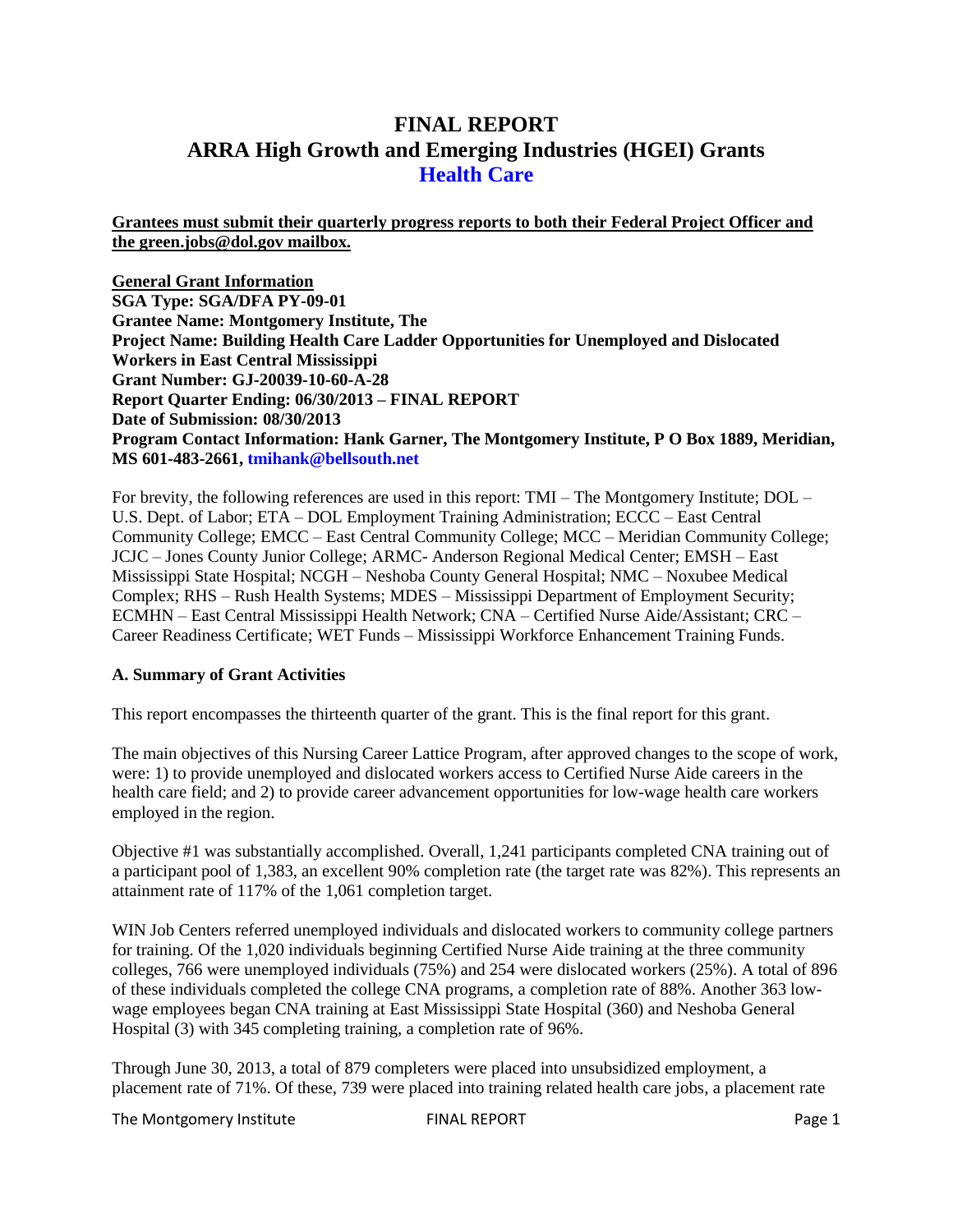of 60%. These placement rates are inaccurate, however, given the two quarter lag between training completion and access to participant placement data through the Mississippi Department of Employment Security data system. A better number is the comparison of total placements through June 30, 2013, to the completion number through December 31, 2012. That shows completion rates of 86% and 73% respectively (there were 221 completers in the final two quarters). The targeted placement rates were 95% and 90% respectively.

Objective #2 was accomplished in part. A total of 222 incumbent, low-wage health care workers received upgrade skill training at partner health care facilities, an attainment rate of 36% of the targeted 612 total. (Note: As reported in previous quarters, two factors impacted these numbers: 1) the Alliance Health Center dropped out of the project during the first year and Rush cancelled its grant funded CNA II program at the end of 2012; and 2) many potential participants received upgrade skills training at Rush and EMSH that was paid for by State of Mississippi Workforce Enhancement Training Funds rather than grant funds.)

The pilot Nurse Residency Program at Rush Health Systems was of limited success, training 36 participants. Although RHS administrators were pleased with the results of the pilot program, they made a decision to cancel it during the fourth quarter of 2012. The rationale provided was that budget tightening limited nursing capacity and caused floor nursing supervisors to resist letting newly hired nurses attend training. Rush had an excellent 100% completion rate for this program. All participants received a pay raise upon completion.

A total of 1,612 participants received grant-funded services compared to the target of 1,992, an attainment rate of 81%. (Note: 1,383 CNA participants, 222 upgrade training participants, and 36 nurse residency participants do not add to 1,612 because some of the upgrade training participants were first CNA participants.)

This statement from Ryan Smith, project navigator at East Mississippi State Hospital, well describes the impact of the grant from a health care provider perspective:

"Thanks to the ARRA grant, we have developed a skilled and knowledgeable staff of CNAs who have already contributed immensely to the hospital. Many of these CNAs would not have had the opportunity to pursue this field without the grant. In addition, the grant has helped us to maintain and enhance the skills of our LPN workforce. Many of our LPNs are now on the path to progress to ADNs which will benefit our hospital. Overall, the ARRA grant has greatly benefited East Mississippi State Hospital and its employees by providing the means to provide skill-based training to previously untrained workers and has upgraded the skills of our existing staff."

Roger Whitlock, Dean for Workforce and Education and Development at East Central Community College provided a college perspective on the grant's accomplishments:

"This grant provided much-needed funding support for innovative approaches to educate and train the health care workforce. The development of these creative pathways is imperative if the health care industry is to effectively manage increased demand for services while also reducing costs and improving quality. The ARRA Healthcare/CNA grant generated many innovative strategies for identifying potential employees (dislocated workers or unemployed individuals) and creatively transitioning those folks toward qualifications for contributing within a demanding occupation. These grant dollars provided East Central Community College capacity to interweave traditional workforce training with 'navigating/hand-holding services' for anxious individuals who may have become lost in the system. The idea of a staffer dedicating a personal focus toward a participant's goals, abilities, interests, training, and placement is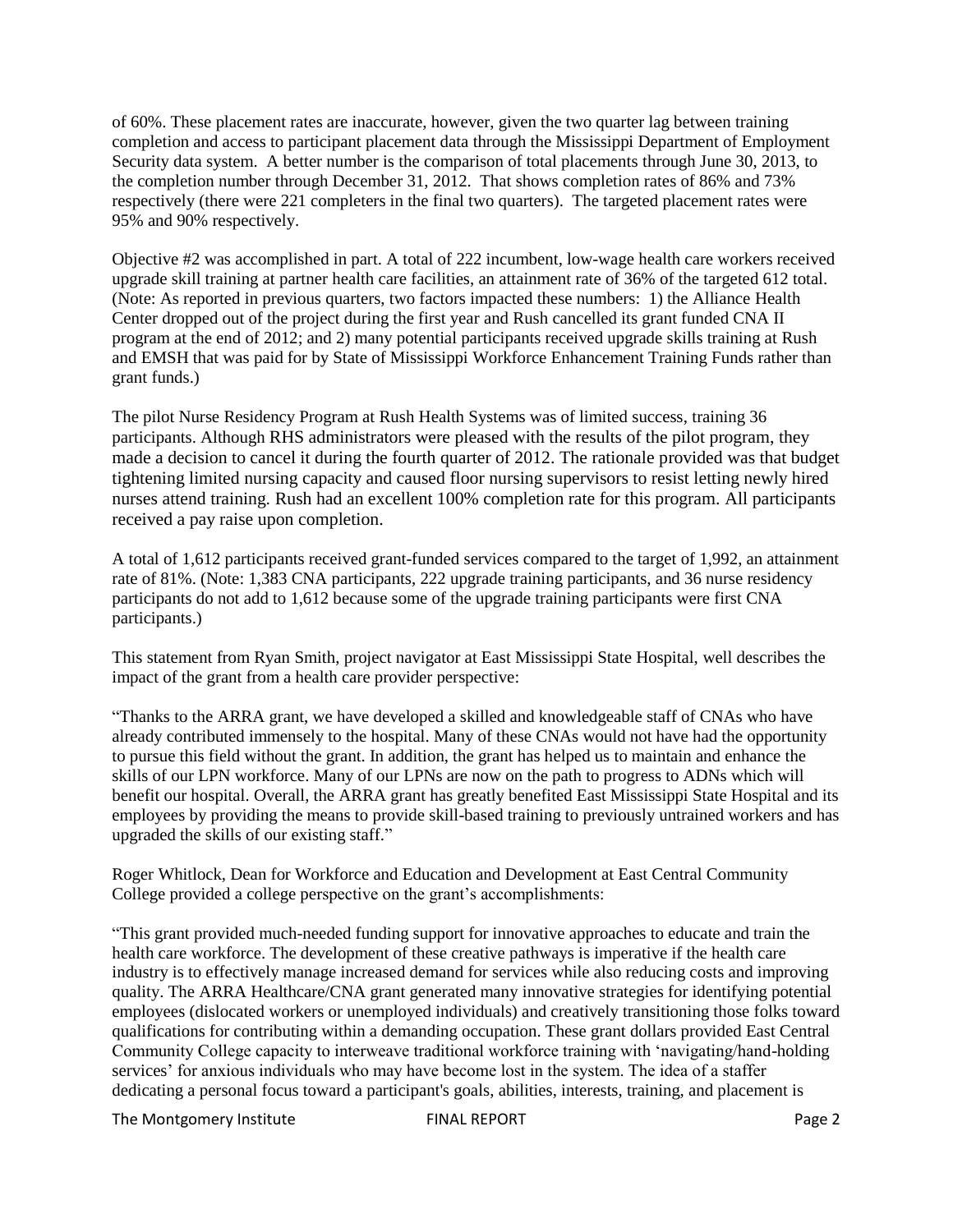generally a foreign concept in traditional workforce development training programs, but that 'personal, supported guidance' contributed invaluably to the successful results this grant produced.

"The grant not only helped to increase the number of qualified Certified Nursing Assistants in the district, it also helped to build communication and trust between the college, affiliated professional groups, and health care employers in this area. Many related entities are now more collaboratively working toward common goals for overcoming common challenges."

Wayne LaGrone, project navigator at Meridian Community College, pointed to the benefits this program provided to participants:

"As for the college, we already have a good reputation in the community, but this grant helped to build relationships with some of the nursing homes where the students did their clinical training. In addition we were able to have success stories where people drastically improved their economic status with our help. They'll not soon forget that.

"The benefits for the students were more profound. As they came closer to completion they became more excited and determined. For many of them this was the first time in their lives that they have been successful at anything. Many had been taught to quit and we were able to change the mindset of quite a few people who now see that they can do better. Many are working in the health care field and others have other jobs. The point is many are now contributing where that was not the case before."

The following sequence shows the diligence of project navigators in supporting participants.

Marcus Jones enrolled in the CNA training program at MCC in 2011. He was unable to complete the course because of extenuating circumstances; he walks everywhere he goes and is raising his younger siblings. MCC let Marcus audit the next class. He was once again unable to complete the training. MCC allowed him to do his clinicals with the next class in an effort to be able to take his exam. In early 2012, Marcus was scheduled to complete clinicals between April 20 and 27. He called MCC about once every two weeks to say that he was still practicing and plans to "ace the exam." By the summer of 2012 Marcus had completed his clinicals, taken the exam and passed with flying colors. He was offered a job at Anderson Regional Medical Center and was scheduled to begin 7/2/12. Marcus also took parenting classes and has been given custody of his younger brother. In September 2012, Marcus was working and seemed to have gotten control of many of the issues in his life. Maturity on his part is a major factor. By December 2012, Marcus was been able to adopt his younger brother and had volunteered to address the first session of MCC's next CNA classes. At the end of March, 2013, Marcus was still employed at Anderson's and "is liked by everyone." The father of a college employee was recently hospitalized and Marcus was one of the CNAs who took care of him. At grant's end, June 30, 2013, Marcus visited MCC to get information about getting into the RN program. His job is going well. His adopted family is getting ready for the new school year, and Marcus is planning to get back into school with the next goal of becoming an ADN.

The story of Marcus Jones was more typical than unique among the partners providing training in this grant.

For the entire grant period, TMI drew down \$4,214,252.49 or 93.2% of the \$4,519,625.00 grant award.

Two items accounted for most of the \$305,372.51 in unspent funds. A balance of \$194,273.59 remained unspent from the scholarship budget. Though strongly encouraged, most participants did not avail themselves of scholarship opportunities. Navigators reported one reason for poor participant was that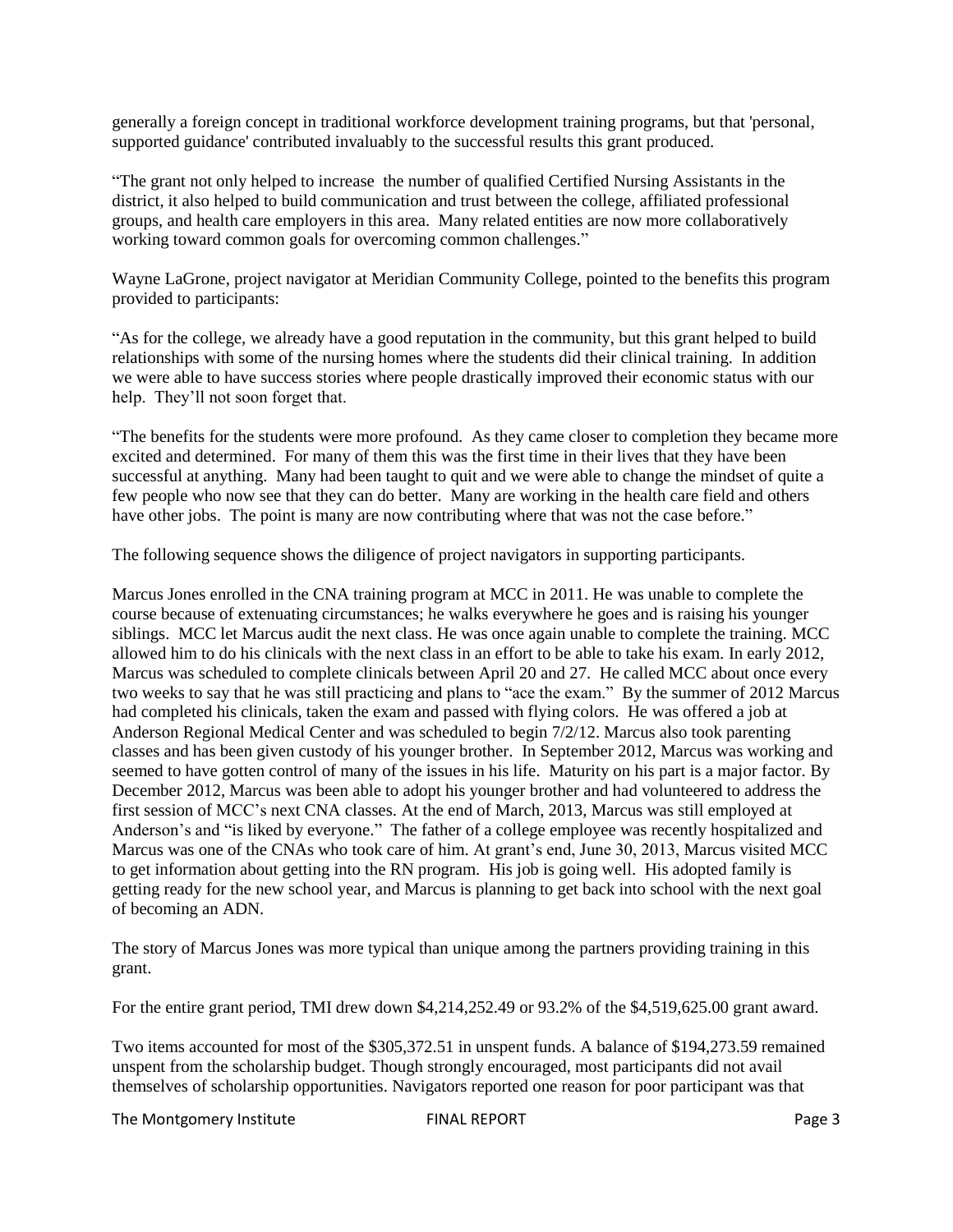scholarship funds would not be available for the duration of additional education because the grant would end before they could complete. A balance of \$78,533.11 remained unspent from the \$3,554,853 contractual services budget.

TMI used its allowed budget discretion to move \$2,272.38 from the line item "Other" to the line item "Supplies." This represented a 16% increase over the \$14,666 Supplies budget and a less than 1% decrease in the \$368,855 Other budget. TMI spent \$347,562.55 for administrative costs compared to the budget amount of \$351,148.86. Administrative costs averaged 8.2% of actual expenditures compared to the projected rate of 7.8%.

Below are some highlights for the final quarter:

- MCC had three CNA classes totaling 42 students to begin in April. Of that number, 38 completed the class in June. Since the end of the quarter, 38 students have passed their exam.
- ECCC completed four ongoing CNA classes that had begun in the prior quarter, and started and completed four additional CNA training sessions during the quarter. Of these classes, 38 participants completed the training sessions and achieved a certificate, a 90% completion rate.
- During this quarter, ECCC's Philadelphia training site received final approval for CNA training. Three of the training programs completed this quarter were held at this site. It will continue to be a great training location for ECCC's district.
- Due to high demand for CNA training programs, ECCC was creative in offering alternate options for classes to accommodate as many participants as possible before the grant period expired.
- EMSH conducted CNA classes in May and June to train new employees and provide upgrade training for existing direct care workers. In total, 15 participants completed CNA classroom training.
- EMCC conducted CNA classes in April and May at the Mayhew campus and the Scooba campus. Twenty-four students received certification.
- NMC held three upgrade classes for CNAs and LPNs at Noxubee Medical Complex. A total of 47 employees were trained on subjects that apply directly to their employment such as Re-Habilitation Techniques, patient transfers, use of gait belt and back safety, and CPR.
- NCGH held three upgrade classes for CNAs and LPNs at Neshoba County General Hospital. A total of 27 employees have received certification for classes in IV Certification and IV Re-Certification.
- ARMC, our newest health care provider partner, began training in late March. ARMC was able to hold four upgrade training classes and provide upgrade skills training for 90 employees.
- Nine EMSH employees participated in grant scholarship program in the Fall of 2012 and Spring of 2013. Seven were pursuing upgrades from LPN to ADN and the other two were looking to go from CNA to LPN. Of those nine employees, the grant assisted with 12 total semesters and the participants successfully passed all semesters.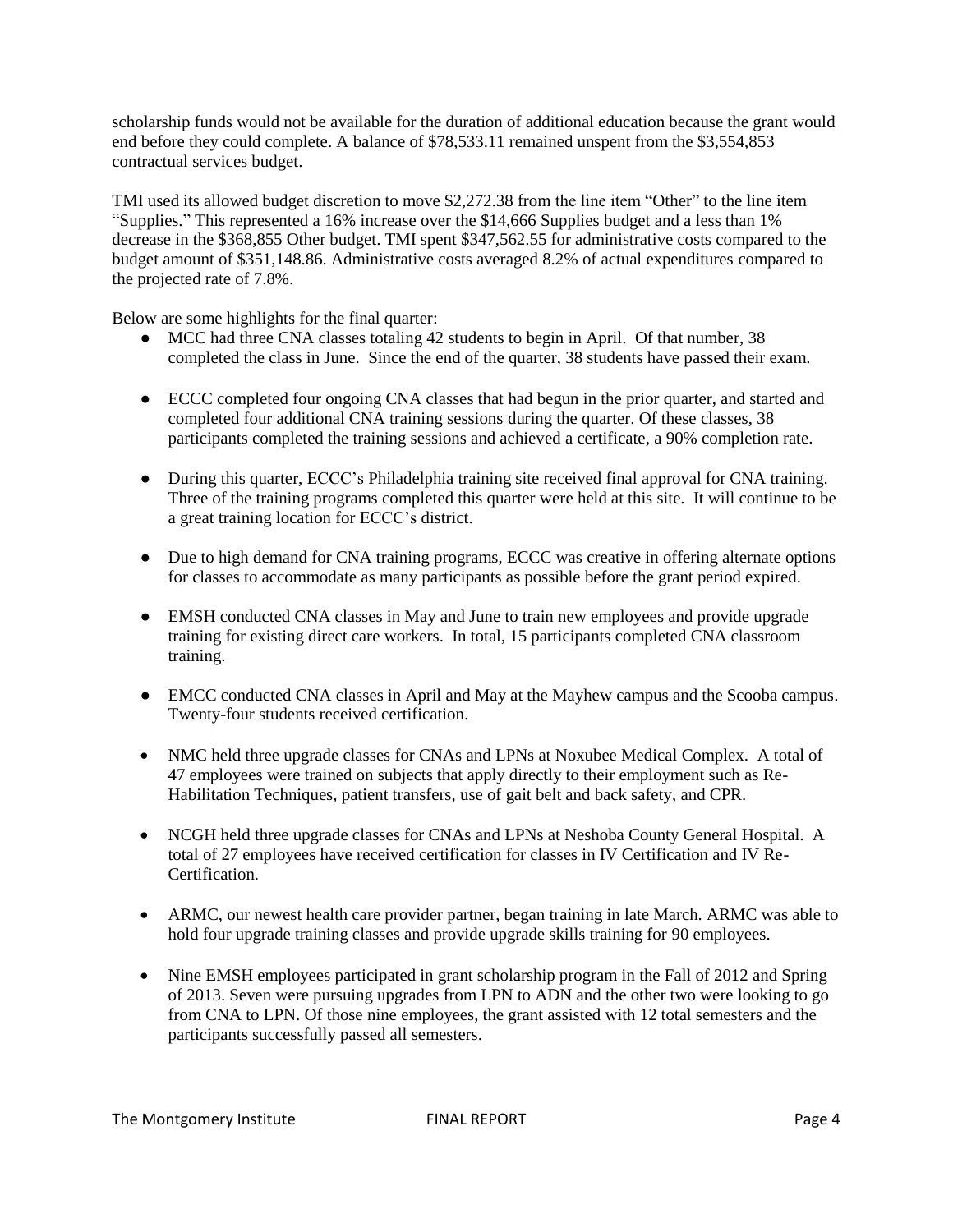#### **Status Update on Leveraged Resources**

As previously reported, the Leveraged Resources and Match Reporting Form require the sub-recipients to report the amount of leveraged resources expended for the quarter, a brief description of the expenditure, and the source. Sub-recipients must also note if the source is from federal funds. This form must be signed by the sub-recipient's chief financial officer, who certifies the expenditures were grant-related and not reimbursed by the grant.

Partners provided more than double the Leveraged Funds projected in the grant application. Total Leveraged Funds reported were \$1,037,533.92 compared to the grant target of \$475,512. The Leveraged Funds breakdown by partner for the grant period is as follows:

- ECCC reported leveraged funds of \$306,737.60.
- MCC reported leveraged funds of \$185,750.75.
- EMCC reported leveraged funds of \$377,979.64.
- EMSH reported leveraged funds of \$103,184.73.
- NCGH reported leveraged funds of \$17,844.69.
- NMC reported leveraged funds of \$1,482.66.
- Rush reported leveraged funds of \$44,553.85.

### **B. Status Update on Strategic Partnership Activities**

As noted by partner comments, the partnerships between the community colleges and the health care providers were strengthened by the project. These strategic partnerships, formed before the grant and continuing hereafter, are a best practice in that the colleges work closely to meet the needs of the providers while the providers work hard to provide the clinical spaces and other resources needed by the colleges. Through this project, colleges were able to establish new relationships with providers, particularly nursing homes.

College partnerships with the state workforce system, as represented by the Mississippi Department of Employment Security and the WIN Job Centers, were also strengthened. The WIN Job Centers provided excellent services to the colleges in recruiting, qualifying, and helping place participants.

### **C. Timeline for Grant Activities and Deliverables**

DOL approved a no-cost extension of the grant through June 30, 2013.

### **D. Status of Deliverables**

*Total Participants Beginning CNA Education/Training Activities in Community Colleges*: Total Grant Goal – 570; Grant to Date – 1,020. Rate of Attainment: 179%. Commentary: As a result of the approvals received to expand the service region, the community colleges were able to add training sites and greatly exceeded their original CNA training goals.

*Total Participants Completing CNA Education/Training Activities at Community Colleges (85%):* Total Grant Goal – 485; Grant to Date – 896. Rate of Attainment: 185%. Commentary: Using navigators helped the colleges achieve an 87% completion rate, exceeding the target 85% rate.

*Total Participants Beginning CNA Education/Training Activities at Partner Health Care Institutions*: Total Grant Goal – 720; Grant to Date – 363. Rate of Attainment, 50%. Commentary: As mentioned in

The Montgomery Institute THE REPORT FINAL REPORT FINAL REPORT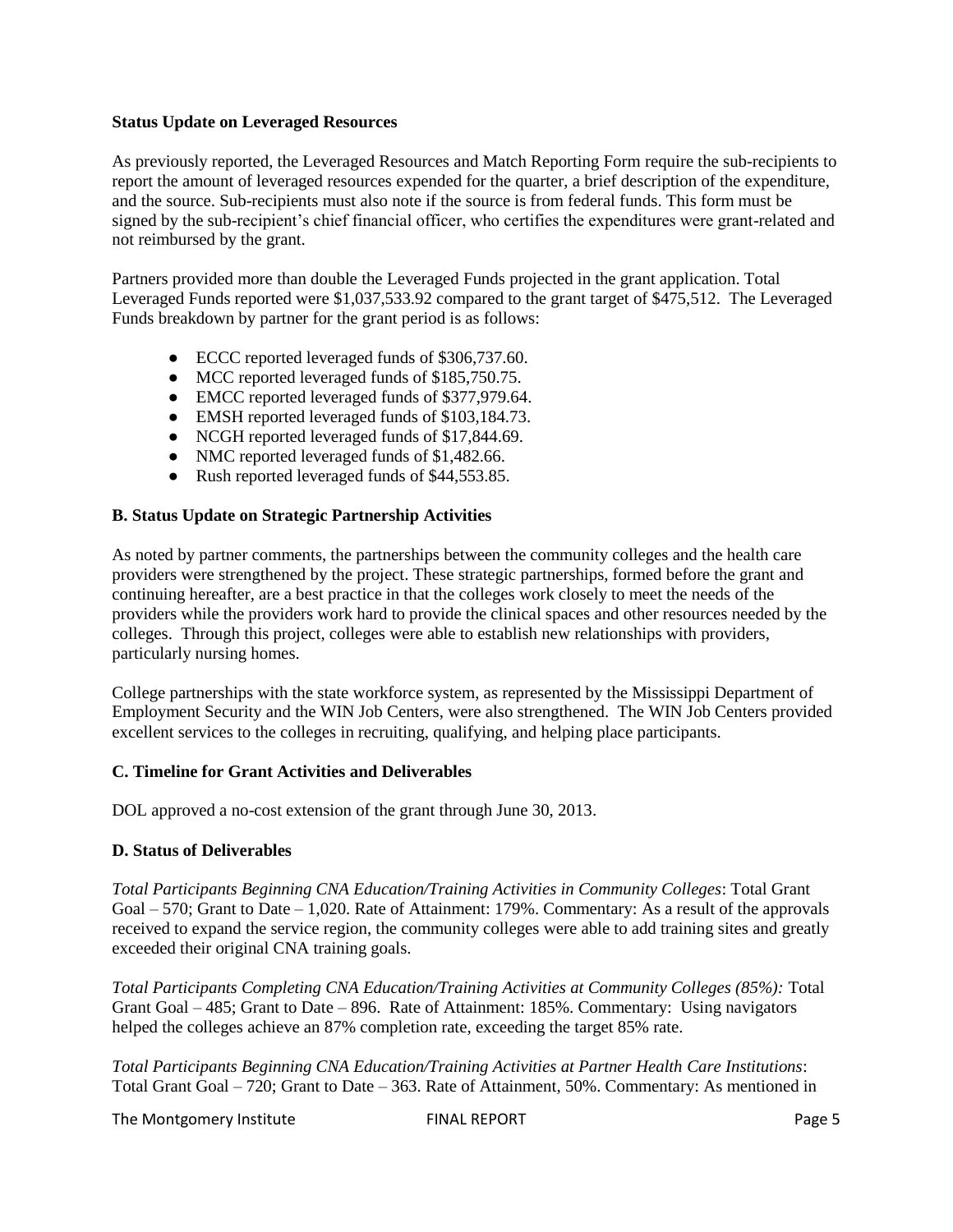previous quarterly reports, only one health care partner, EMSH provided regular in-house CNA training after Alliance Health System dropped out of the grant and Rush elected to use MCC for training rather than train in-house. Neshoba General provided one CNA class for three participants.

*Total Participants Completing CNA Education/Training Activities at Partner Health Care Institutions: (80%)*: Total Grant Goal – 576; Grant to Date – 345. Rate of Attainment: 60%. Commentary: EMSH achieved a very high completion rate of 96%, well exceeding the target completion rate of 80%. This past quarter, EMSH trained 15 eligible participants, with all 15 completing the training. We attribute the continued high completion rates to both aggressive navigator support and EMSH's policy of paying its participants a salary while they are in CNA training. One of the three Neshoba General participants completed.

*Total Participants Completing Education/Training Activities That Receive a Degree or Certificate (90%):*  Total Grant Goal – 945; Grant to Date: 657. Rate of Attainment: 70% of goal. Commentary: Of the 1,241 individuals who completed CNA education/training, approximately 75% had taken the state certification examination and received scores by June 30, 2013. More than 100 were awaiting test and re-test opportunities. However, a significant number of completers chose not to take the exam. Through grant end, 67% of those taking the test had passed. 100% of the 1,241 who completed CNA training obtained CPR and other certifications (Career Readiness Certificate, college completion certificate, or CNA certification).

*Total Participants Completing Education/Training Activities That Are Placed Into Unsubsidized Employment (95%)*: Total Grant Goal – 998; Grant to Date: 879; Rate of Attainment: 88% of goal. Commentary: Through June 30, 2013, 71% of the 1,241 completers were placed into unsubsidized employment. This technical placement rate, however, is inaccurate given the two quarter lag between completion and access to placement data through the Mississippi Department of Employment Security data system. A better number is the comparison of total placements to the completion number through December 31, 2012. That adjusted comparison shows a placement rate of 86% (there were 221 completers in the final two quarters).

*Total Participants Completing Education/Training Activities That Are Placed Into Training-Related Unsubsidized Employment (90%):* Total Grant Goal – 945; Grant to Date: 739; Rate of Attainment: 78% of goal. Commentary: The commentary above applies to this metric as well. The technical placement rate was 60%. The placement rate using the adjusted comparison between the number placed into trainingrelated jobs and the number of completers through December 31, 2012, was 73%.

*Total Incumbent Workers Beginning Advanced Health Care Skills Upgrade Training Beyond CNA*: Total Grant Goal – 612; Grant to Date: 222; Rate of Attainment: 36%. Commentary: Incumbent worker training fell far short of the initial estimates. As stated at the beginning of this report, this is not solely due to hospitals electing not to participate or provide training programs, but rather because grant funds were not used to supplant the funds the state provides for this type of training.

*Total Incumbent Workers Completing Health Care Training That Receive a Wage Increase (80%):* Total Grant Goal – 490; Grant to Date – 298. Rate of Attainment: 61%. Commentary: EMSH reported 247 of its newly hired CNAs received wage increases. (Note: EMSH hired CNA trainees before initiating training.) Rush reported all 36 of its nurse residency participants and 9 CNA II upgrade training participants received wage increases. Noxubee General reported 6 participants received wage increases. No other wage increase information was reported.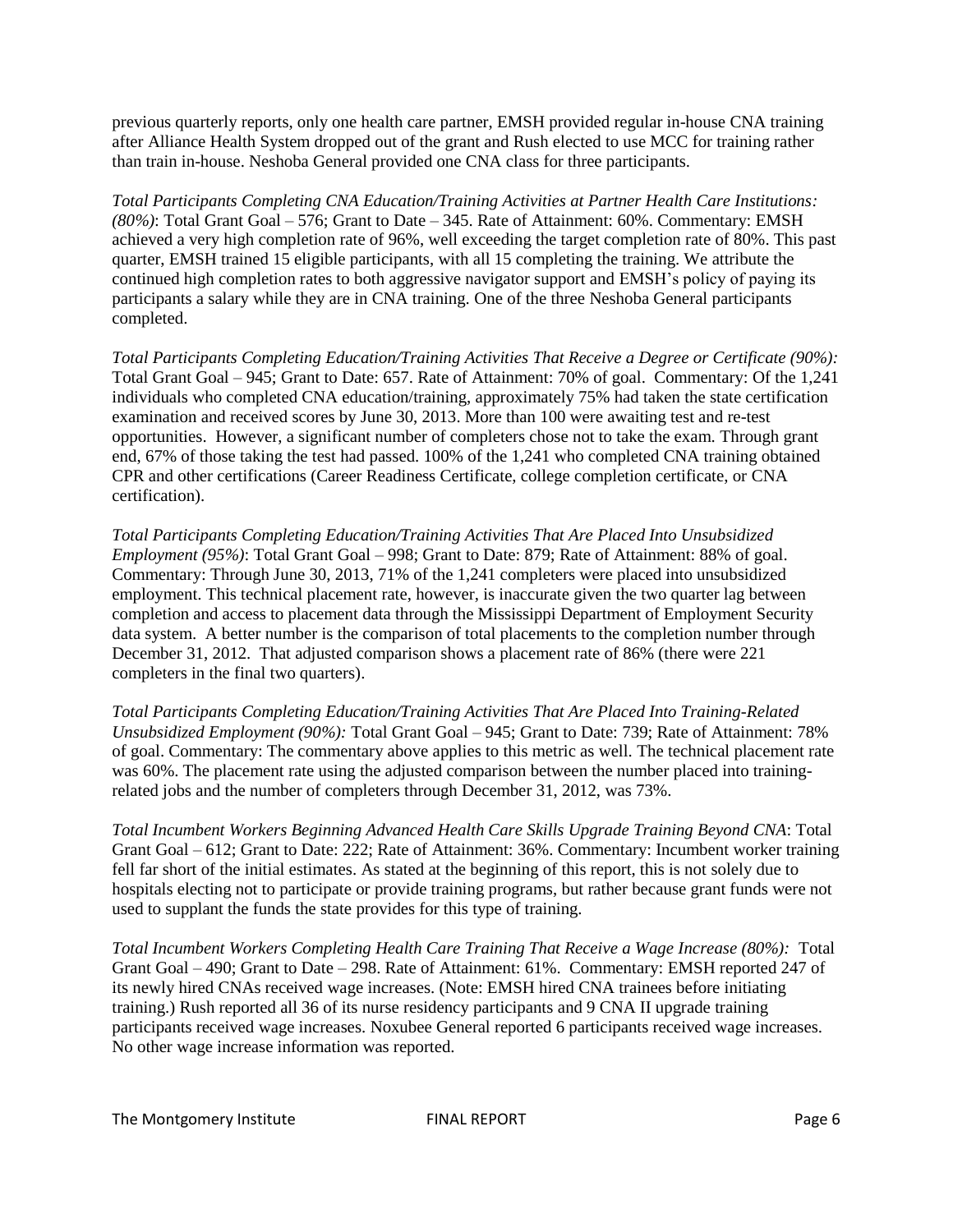*Total Participants Beginning the Nurse Mentor and Retention Program:* Total Grant Goal – 90; Grant to Date: 36; Rate of Attainment: 40%. Commentary: Although RHS was pleased with the results of the pilot Nurse Residency program, the administration made a decision to cancel the program. Due to budget tightening, floor supervisors began to resist letting newly hired nurses attend training.

*Total Participants Completing the Nurse Mentor and Retention Program (85%):* Total Grant Goal – 76; Grant to Date – 36; Rate of Attainment: 47%. Commentary: Although the attainment of goal percentage was low, RHS achieve a 100% completion rate for participants. RHS officials reported excellent placement and retention results from the program. All participants received wage increases upon completing the program.

## **E. Key Issues and Technical Assistance Needs**

As mentioned in previous quarterly reports, a key issue has been reconciling the RAD system to the data requirements of the grant. RAD does not post the Common Performance Measures for the Entered Employment Rate and Employment Retention, even though these are data inputs in the RAD participant files. Because we cannot query the RAD to get these common measures, we were unable to report on these measures. TMI does not have access to wage records in order to track Average Earnings. Also, RAD does not distinguish between different types of training and credentials.

TMI and the East Central Mississippi Health Network worked closely with the colleges and health care providers to make sure data entered into RAD was accurate. Even with this oversight and support, consistency and accuracy in data entry was difficult. This final report represents the best reconciliation we could achieve between RAD data, self-reported data from the college and health care provider partners, and audits of prior quarterly reports.

### **F. Best Practices and Success Stories**

A best practice reported by MCC helped improve student success rates on the state CNA certification exam. In early 2012 the navigator reported that many students were not taking the certification test seriously. For the second quarter of 2012, MCC instituted a special class session to emphasize the important of skills practice. MCC reported in July 2012 that test results indicated the special session had little impact. During the third quarter, MCC repeated the special session but also had the navigator emphasize skills practices throughout the training program. By year-end, MCC saw improvement. The fourth quarter pass rate for those tested was 85%. At the end of March 2013, MCC reported its success rate remained high. MCC will continue this practice for its CNA classes after the grant ends.

In addition, MCC took steps to aid students who had to wait lengthy periods of time for state testing to be offered. The college opened its labs allowing completers to practice for tests at all times when classes were not in session. The college reported this also helped maintain its high success rates.

EMSH highlights Stacey Malone and Lenora Perry as success stories. A DCW Supervisor, Stacey has been in the field of direct care work at East Mississippi State Hospital for several years. Thanks to the grant she was able to participate in the grant funded CNA classes and attain her CNA license. "I am very thankful for the opportunity the grant provided me to continue progressing and developing in my field," she said. As a supervisor, Stacey has also seen the positive impact the grant has made on the hospital. "Thanks to the grant, we have gained well-trained employees who have proven to be valuable workers."

Lenora began her career at East Mississippi State Hospital as a dietary worker at R.P. White Nursing Home. She spoke with CNA floor supervisor Dorothy Burge, then enrolled in the grant-sponsored CNA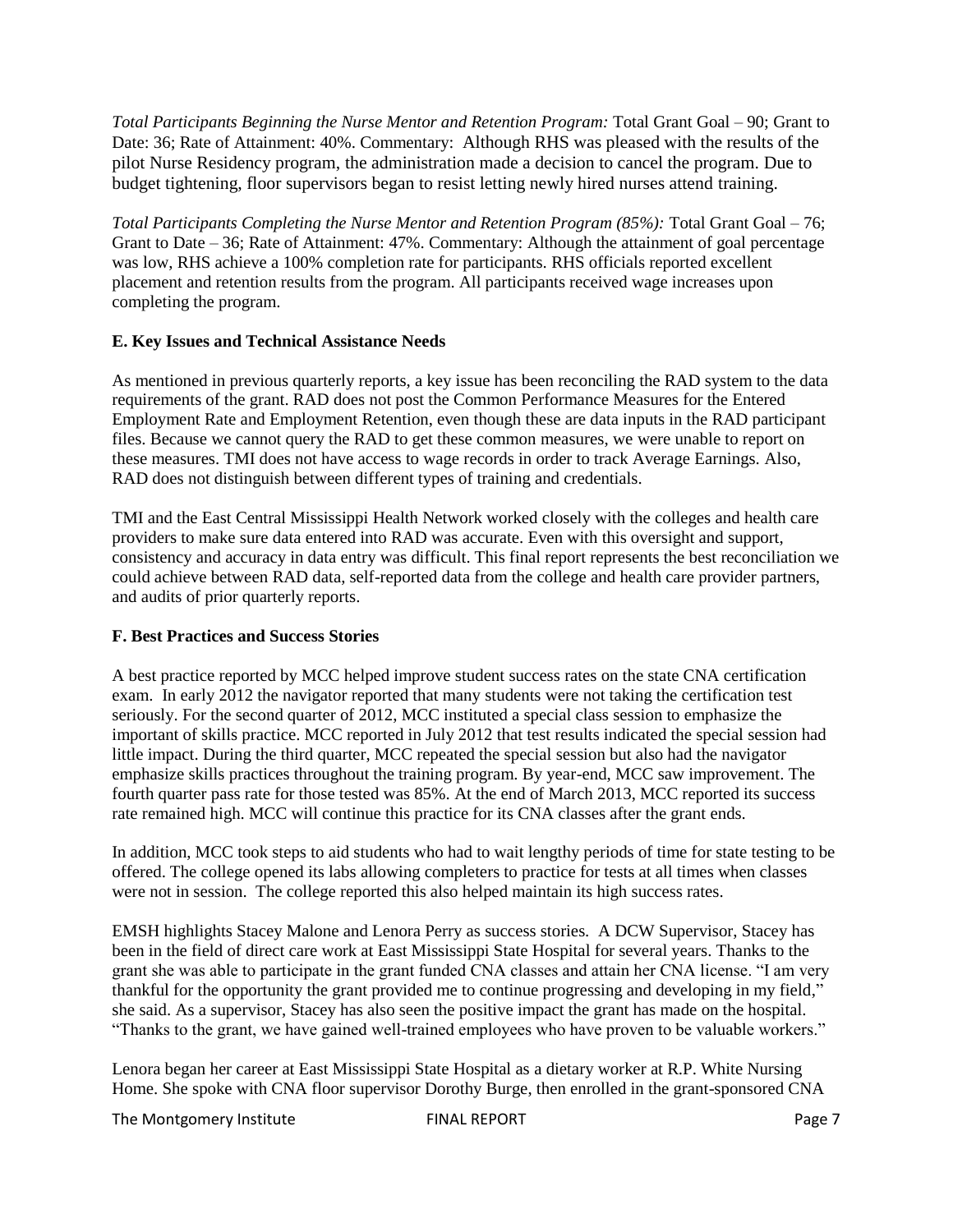class in February 2012 and received her CNA license in April 2012. After working on the floor as a CNA for nearly a year, Lenora was promoted to work as a CNA in the Therapeutic Program at RPW. This duty is only given to the highest caliber CNAs as they organize activities and escort the nursing home residents to off-grounds events. As supervisor Dorothy Burge said, "We are very proud of Lenora. She has been a true success story for East Mississippi State Hospital."

Here's the story of Brandi Holifield, a student at ECCC. A single mother of three Brandi contacted an ECCC navigator to inquire about the CNA training program. After determined eligible by the WIN Job Center in Neshoba County, she contacted the ECCC staff two to three times per week until gaining entry into the CNA training program. During training, she impressed the instructors with her dedication, excellent skills demonstrations, and organizational abilities. She managed to complete the training program without tardiness or absences, despite having to arrange for childcare during class when two of her children became ill. The ECCC navigator reported "Ms. Holifield was always prepared to help a fellow classmate with skills or workbook lessons. During the clinical instruction, her potential was recognized by staff members of the nursing home where she demonstrated gentle and empathetic care to the residents while maintaining a positive professional demeanor with a focus on safety and meeting personal needs." After gaining confidence as a caregiver in an entry-level position, Brandi applied for and was accepted into the Practical Nursing Program at neighboring Meridian Community College. She began the nursing program in January 2011. During a recent follow-up phone call, Brandi stated that she found employment as a nursing assistant and plans to work part time while achieving her long term goal as a nurse. She said, "East Central (Community College) enabled me to take a step forward on the nursing ladder."

Another ECCC success story is Jalisa McDaniel. Jalisa discovered ECCC's program through the TANF (Temporary Assistance for Needy Families) program in Winston County. She was participating in their work program and assisted Shelley Thomas, the Louisville Career Advancement Center Coordinator, by working 30 hours each week. Her goal was to achieve the same rewarding success of her mother who was a well-respected nursing assistant prior to her death. After Jalisa's mother passed away, she assumed the role of rearing of her siblings and was forced to quit high school. She enrolled in the CNA program, completed the program in November 2012, and passed the exam in February 2013. She began working with the Winston Medical Center in Louisville. She was challenged to continue to support her family on minimum wages without the benefit of TANF support. A solution was reached to assist the employer with additional funds to support Jalisa until she adjusted to the demands of the workforce and the added expenses of childcare and transportation. Jalisa overcame multiple life challenges and exemplifies the true meaning of laddering participants to a brighter future.

Roderick Alexander is a single father of two small girls and has a history of working in low-paying, menial jobs. Last fall, after becoming unemployed again, Roderick was recruited by the WIN One-stop Center to enter the CNA training program and entered ECCC's CNA training program. Unfortunately, Roderick had to withdraw from the program due to family issues out-of-town. Several months later, Roderick contacted his Navigator at ECCC to ask if he could come back and complete the program. He re-entered the program at ECCC, successfully completed his training in late June, and is awaiting his certification test. His Navigator reported that during his clinical training at the NCGH Nursing Home (a new grant partner), "he made a positive impression on the staff and the residents." Roderick is now employed at Pioneer Hospital in Newton.

NCGH highlights Alexis Burnside as a success story. Alexis enrolled in U.S. Air Force basic training to help finance her dream of becoming a registered nurse in the healthcare field. This is a family tradition as her grandmother, mother and two aunts are all nurses. After a medical discharge, her dreams seemed to come to an end. Through the CNA program she was able to continue her education, receive a CNA